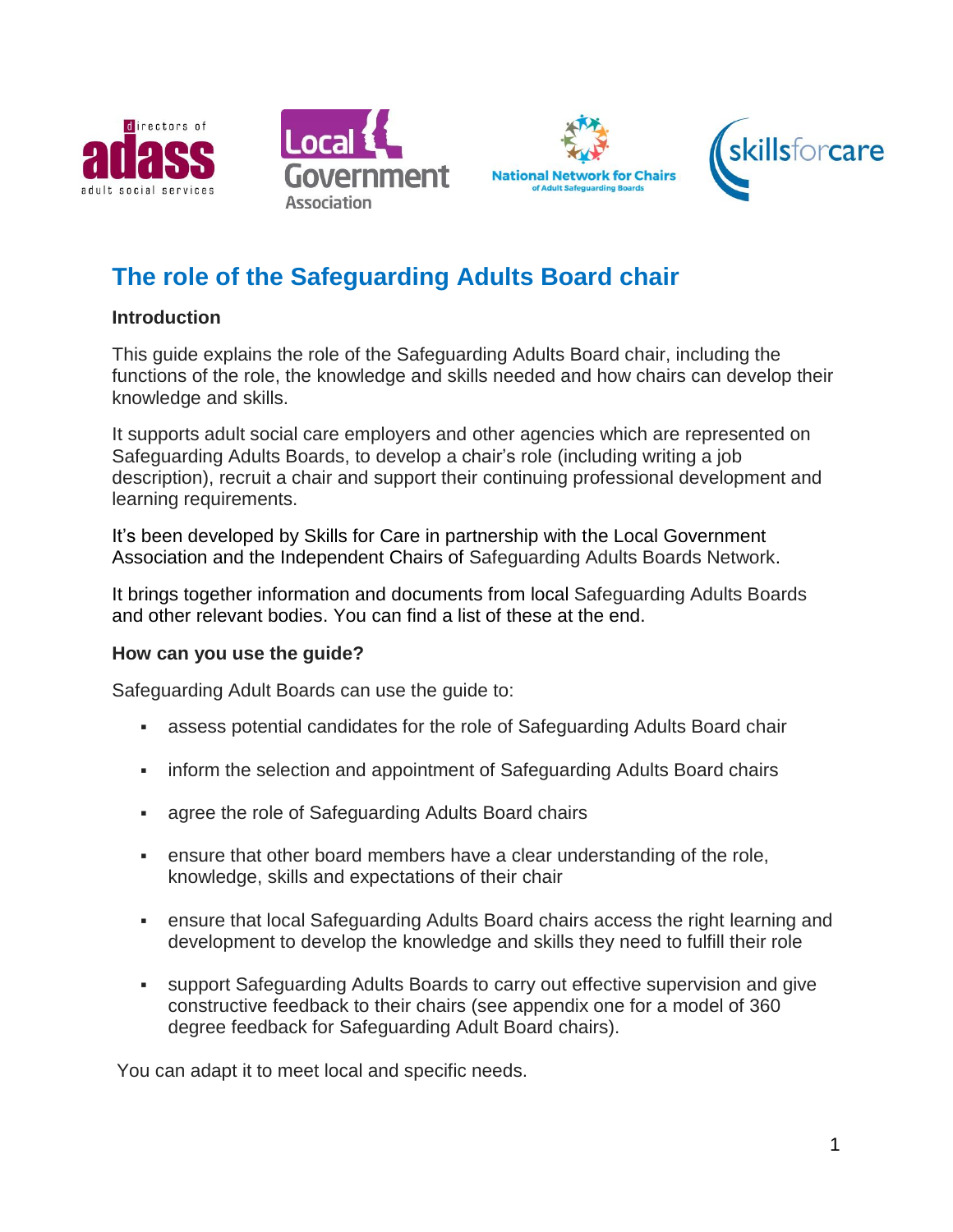# **Contents**

| Appendix one: Model of 360 degree feedback for Safeguarding Adults Board chairs 15 |  |
|------------------------------------------------------------------------------------|--|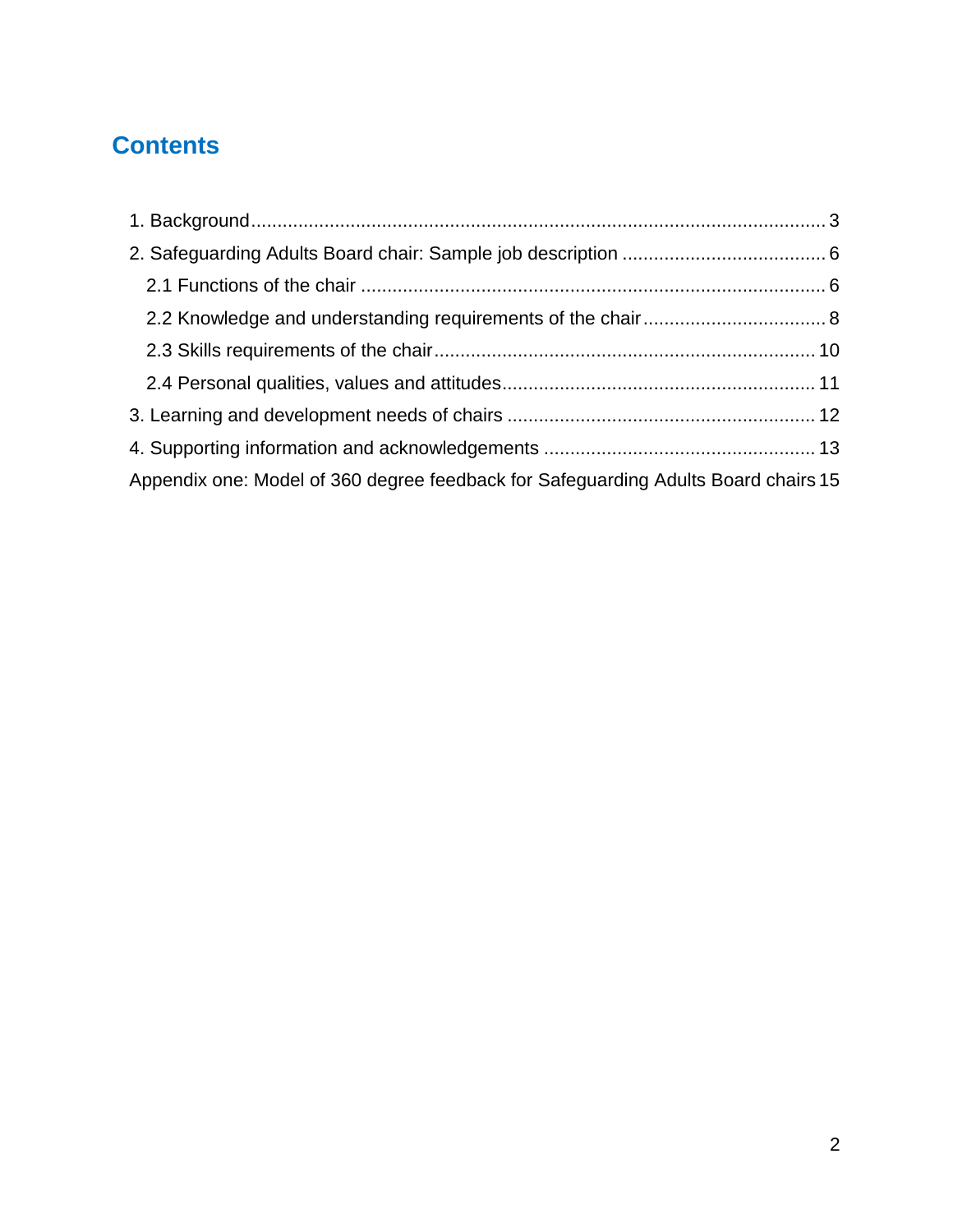## <span id="page-2-0"></span>**1. Background**

**The Care Act 2014 made all local authorities responsible for ensuring that any adult who needs care and support, who is at risk of or experiencing abuse or neglect, and as a result of their needs is unable to protect themselves, is protected by the local authority.** 

**It also required them to set up a Safeguarding Adults Board to coordinate local work to safeguard adults who need care and support.** 

**Each board has an independent chair who is accountable for the effective working of the board.** 

Local authorities are responsible for ensuring that any adult who needs care and support (even if the local authority is not meeting those needs), who is at risk of, or experiencing, abuse or neglect, and as a result of their needs is unable to protect themselves, must be protected by the local authority.

The Care Act 2014 introduced a requirement for Safeguarding Adults Boards to be set up by all local authorities.

The Safeguarding Adults Board is required to investigate abuse or neglect when a person who meets the above criteria has died, or where certain other specific circumstances arise.

The board is formed of a partnership between local commissioners and providers. They are led by the local authority, with statutory involvement of the police, local clinical commission groups and other organisations involved in supporting vulnerable adults such as NHS providers, probation and community rehabilitation companies, prisons, social housing, fire service and the voluntary and community sector.

The chair of the Safeguarding Adults Board is ultimately responsible for taking the decision to investigate and conducting the enquiry.

The **purpose** of the board is:

- **preventative** in contributing to the development of cultures, systems and processes that support adults at risk of abuse or neglect, ensuring that wherever possible, harm does not arise to them
- **reactive in** instigating **Safeguarding Adults Reviews** (SAR) following a death, or other situation that meets the criteria set out in the Act
- **developmental** in drawing out and disseminating the learning from reviews, keeping local organisations up to date with national developments, and building and nurturing interagency networks that support the safeguarding agenda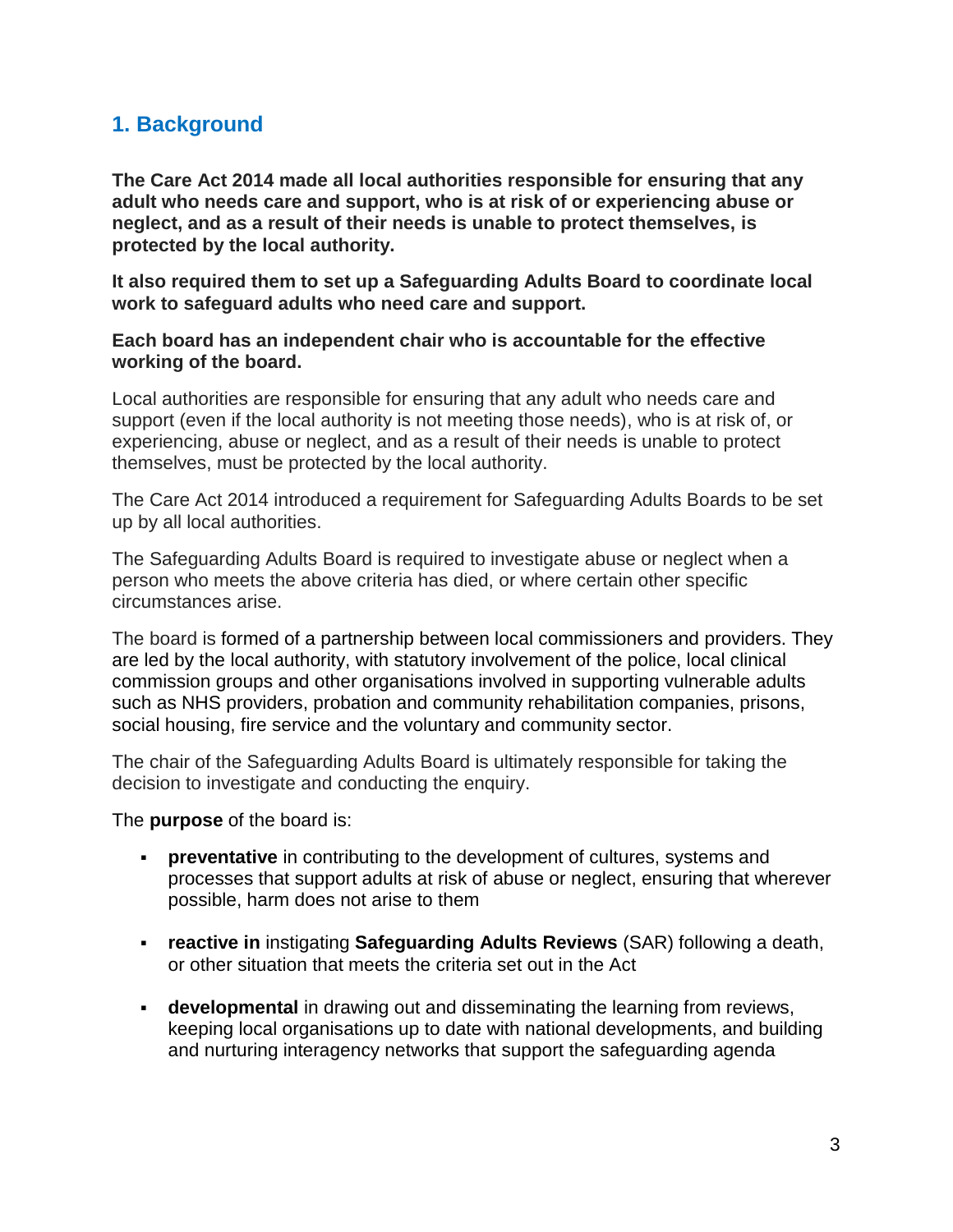**co-coordinating** by adopting a whole-systems approach to safeguarding, working with multiple agencies and perspectives, providing leadership and coordination.

In their work, the board must:

- follow the guidance of and undertake recommendations arising from the Care Act 2014 and other relevant guidance and good practice
- work in partnership to improve the wellbeing and safety of vulnerable adults in their area and prevent abuse and neglect
- champion the safeguarding adults agenda across their local area
- participate in the national development of best practice
- develop an annual Safeguarding Adults Board Strategic Delivery Plan
- publish an annual report on the effectiveness of adult safeguarding within their area
- undertake safeguarding adults reviews (SARs) when required
- act in accordance with the principles in Making Safeguarding Personal, including taking a proactive approach to community involvement.

**Making Safeguarding Personal (MSP)** is a sector led initiative which aims to develop an outcomes-focus to safeguarding work, and a range of responses to support people to improve or resolve their circumstances. It's about engaging with people about the outcomes they want at the beginning and middle of working with them, and then ascertaining the extent to which those outcomes were realised at the end. It takes both a person and community-centred approach and is led by the Local Government Association and ADASS.

To do their role effectively, Safeguarding Adult Boards should develop and promote a culture that recognises the underpinning principles from Making Safeguarding Personal (which draw heavily on the principles from the Care Act 2014). Here's how involving people who need care and support can support boards to implement the principles.

#### **Empowerment**

People who need care and support should be supported and encouraged to make their own decisions.

Safeguarding Adult Boards can ensure this by supporting people who need care and support to get involved in the work of the board, and ensuring their lived experiences contribute to it.

#### **Prevention**

Organisations should work together to stop abuse or neglect before it happens by raising awareness of it, training staff and ensuring information about where to get help is accessible and easy to understand.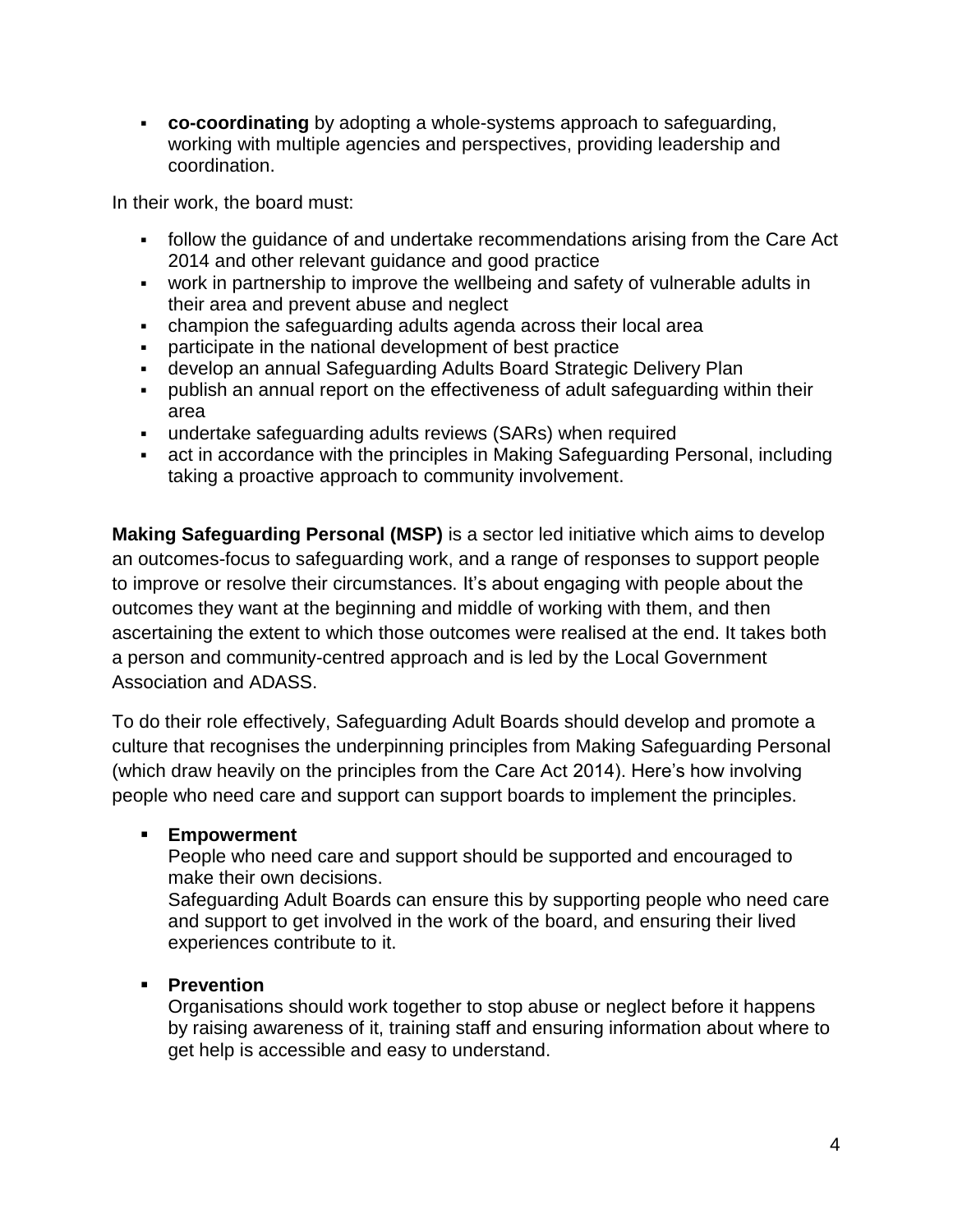Safeguarding Adult Boards should include people from different communities and in different roles, to ensure the safeguarding message is widely heard and understood.

They should also use language that is jargon free and work with people who need care and support to ensure that information is easy to understand.

#### **Proportionality**

When dealing with abuse or neglect, services should ensure that they think about the risk and what's best for the person, and only get involved where needed – this ensures that they take a proportionate and the least intrusive response to the issue.

Safeguarding Adult Boards should involve people who need care and support in their work, including quality assurance, to help them understand balancing and managing risk.

#### **Protection**

Organisations must ensure that they know what to do when abuse has happened. For this to happen, the wider community needs to understand what abuse is and how they can support people to report it.

People who need care and support and advocacy groups can help Safeguarding Adult Boards to raise awareness in the community.

#### **Partnership**

Organisations should work in partnership with each other and their local communities to prevent, detect and report abuse.

Safeguarding Adults Boards should work with people who need care and support, local people, advocates and community groups in its' decision making. This will ensure effective partnership working that's built on strong and trusting relationships

#### **Accountability**

Safeguarding is everyone's business and everyone (individuals, services and organisations) should be accountable. This also means that everyone needs to be clear about their roles and responsibilities.

Safeguarding Adults Boards should involve people who need care and support across their work, rather than 'tokenistic' involvement or on specific small projects. This ensures that their work is both transparent and accountable.

#### **Accountability and the chair of the Safeguarding Adults Board**

The chair of the Safeguarding Adults Board is accountable to residents in the area covered by the board through; the statutory annual report and strategic plan, which is presented to council members and relevant partnership boards; through reporting to the chief executive of the local authority for that area; and to the partners of the Safeguarding Adults Board.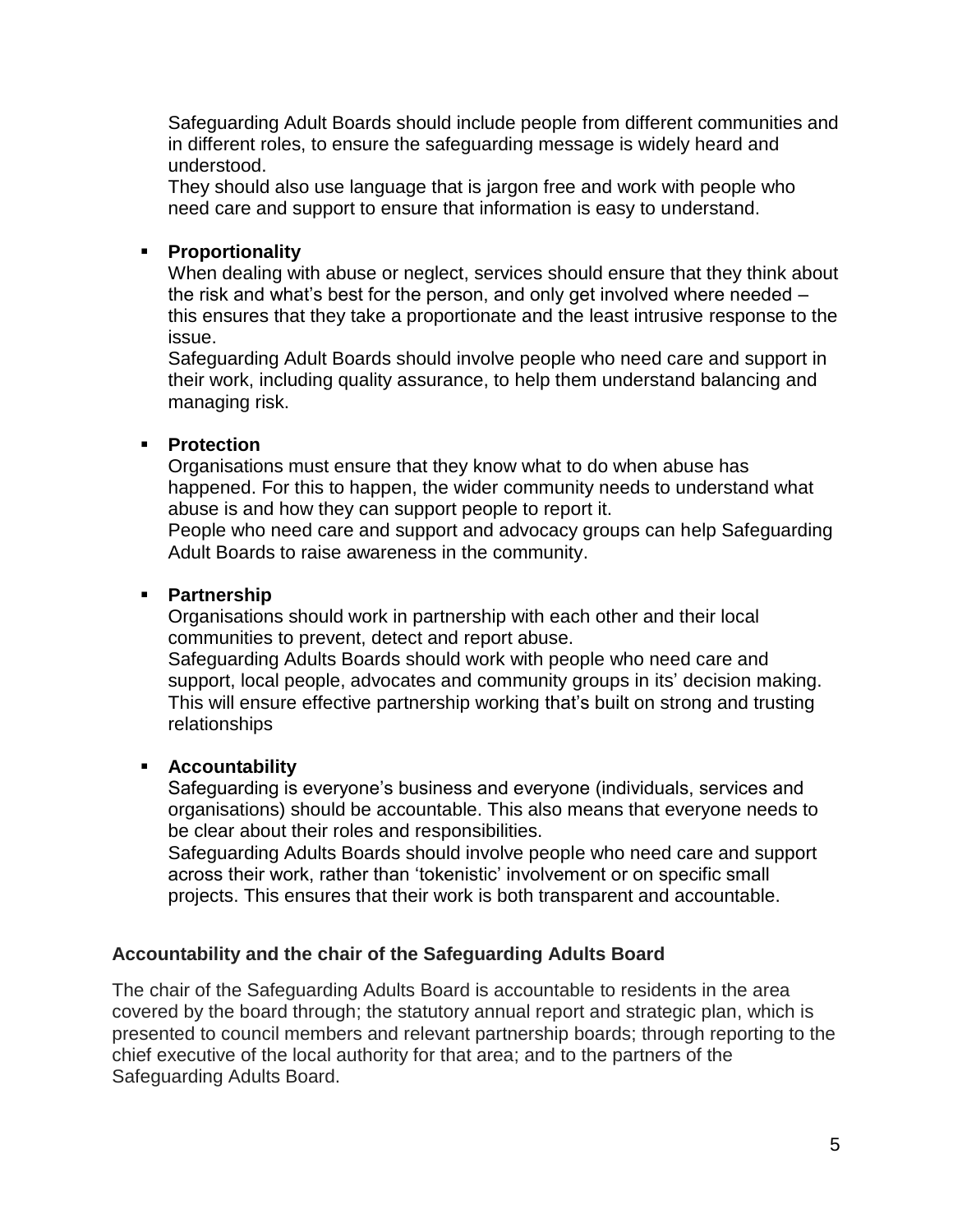# <span id="page-5-0"></span>**2. Safeguarding Adults Board chair: Sample job description**

### <span id="page-5-1"></span>**2.1 Functions of the chair**

 $\overline{\phantom{a}}$ 

The Safeguarding Adults Board chair is required to:

- **Perovide effective leadership to the board, ensuring that they complete all tasks** and responsibilities to a high standard, in a timely and proportionate manner, and in accordance with the requirements of the Care Act (2014) and other relevant legislation
- lead the quarterly<sup>1</sup> board meetings including setting the agenda, approving and distributing minutes and following up on decisions taken by the board
- ensure sound governance and due diligence is in place at all times
- take the lead in producing and publicising the board's strategic plan and annual report, and monitoring and reviewing the effectiveness of the plan
- where individuals meet the criteria, instigate SARs, ensuring that current guidance and processes are followed and that all learning is appropriately shared
- **•** promote collaborative work and a culture of learning, constructive criticism and support within the board
- **PEDECIST:** provide advice, support and encouragement to board members and other colleagues
- work with any conflicts or concerns within the board, supporting members to reach a positive resolution
- contribute to developing a culture where the prevention of abuse and neglect is paramount, including sharing learning from SARs within the local area, regionally and nationally (where appropriate)
- ensure that the work of the board and the outcomes from SARs inform wider training plans and learning and development priorities
- develop and maintain constructive links and effective communication with partners across the local area, promoting the safeguarding agenda and working together to develop best practice

<sup>&</sup>lt;sup>1</sup> Boards are required to meet a minimum of three times a year however most meet quarterly.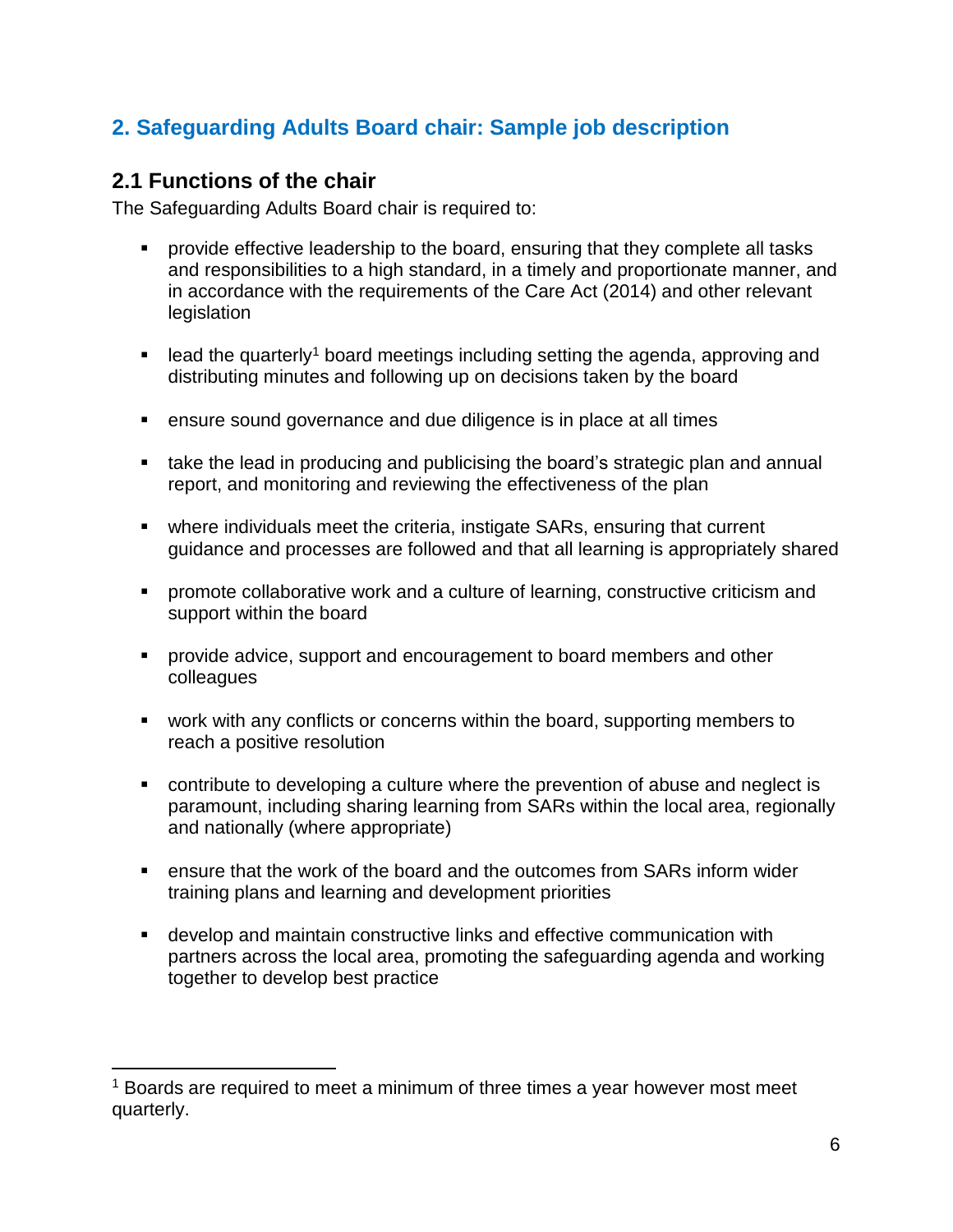- champion and promote the prevention of abuse and neglect to adults across all relevant agencies, contributing to the broader safeguarding preventative agenda
- act as a spokesperson for the board with other agencies and the media as appropriate
- hold regular meetings to update the local authority chief executive and the director of adult social services about the board's activities
- ensure that the voices of people who need care and support and their families, are heard and acted upon within the board's work
- ensure that all partners to the board provide assurance, are accountable and challenge partners if required
- ensure that the principles of 'Making Safeguarding Personal' are embedded in all relevant policies, procedures, actions and plans of the board
- act as the link between the board and all relevant local, regional or national groups, ensuring that learning and development is shared
- ensure that the board has clear policies, processes and appropriate protocols in place to support information sharing and that they are monitored
- keep themselves and the board up to date with good practice and act upon developments in national policy, case law and research.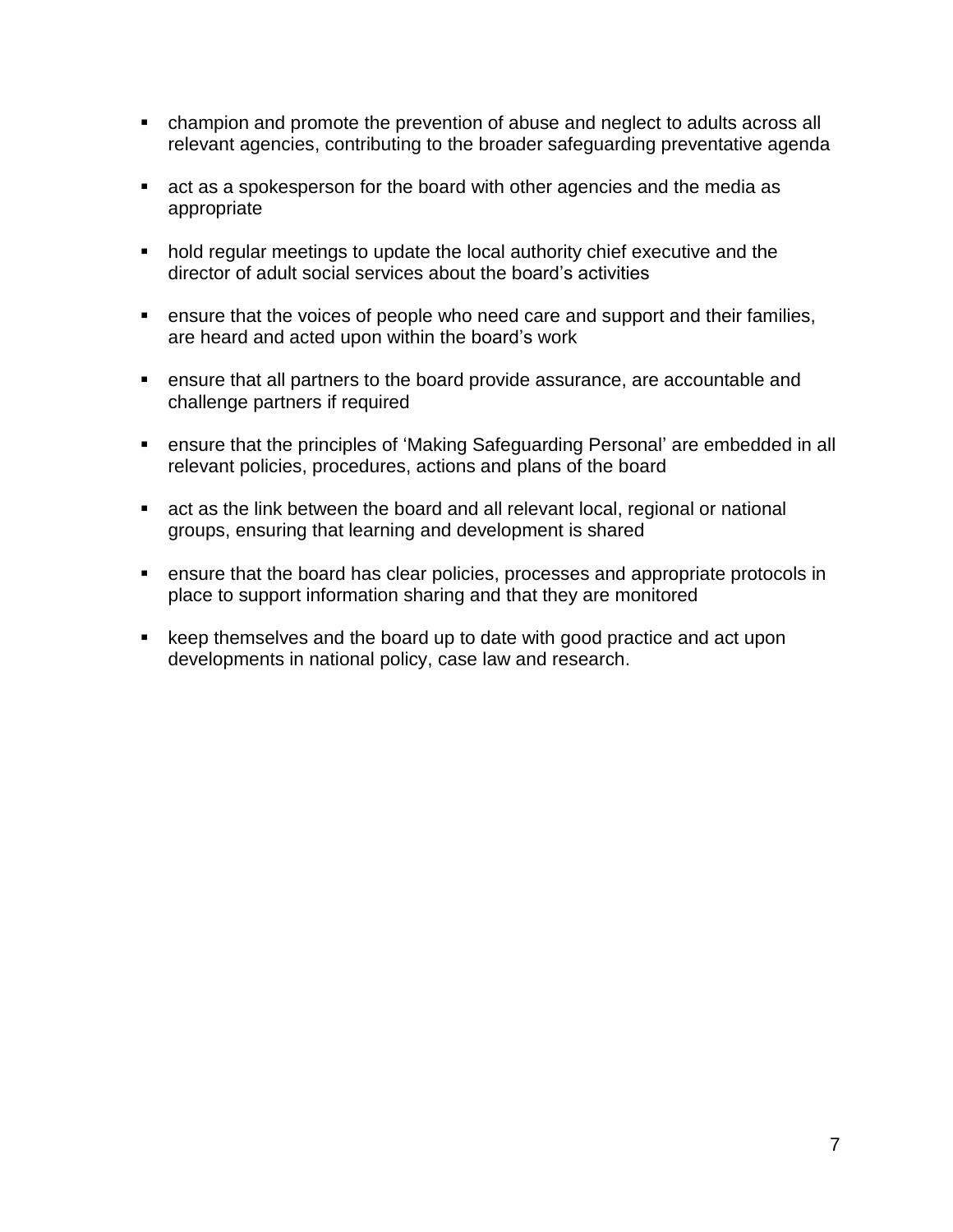# <span id="page-7-0"></span>**2.2 Knowledge and understanding requirements of the chair**

#### **Local contextual awareness**

Safeguarding Adults Board chairs need to have knowledge of and understand:

- **-** local networks
- the role of the different safeguarding leads (local authority, police and others)
- **-** local political systems
- local resources and organisations that support or contribute to the safeguarding agenda
- relevant Safeguarding Adult Board policies, procedures, underpinning values and mission statement, including equality and diversity policies.

#### **Legal frameworks and statutory duties**

Safeguarding Adults Board chairs need to have knowledge of and understand:

- The Care Act (2014), in particular: safeguarding standards and procedures including raising a safeguarding concern and clarity about when safeguarding concern meets the threshold for investigation and review
- Mental Capacity Act (2005), amendments (2009) and Deprivation of Liberty **Safeguards**
- Data Protection Act (1998), including an understanding of information sharing protocols and appropriate use of information sharing, and the General Data Protection Regulation (2018)
- **Human Rights Act (1998)**
- up to date knowledge of safeguarding developments, legislation and research underpinning safeguarding work.

#### **Understanding of abuse and neglect, risk management and safeguarding**

Safeguarding Adults Board chairs need to have knowledge of and understand:

- different kinds of abuse and neglect and the ways in which it occurs
- thresholds for identifying and investigating abuse and neglect, including when a SAR should be triggered
- appropriate risk management and harm reduction strategies, including different approaches to working with adults who need care and support (such as strengthbased approaches)
- how to do research and develop an understanding of abuse and neglect, good practice and legislation specific to any SAR being undertaken.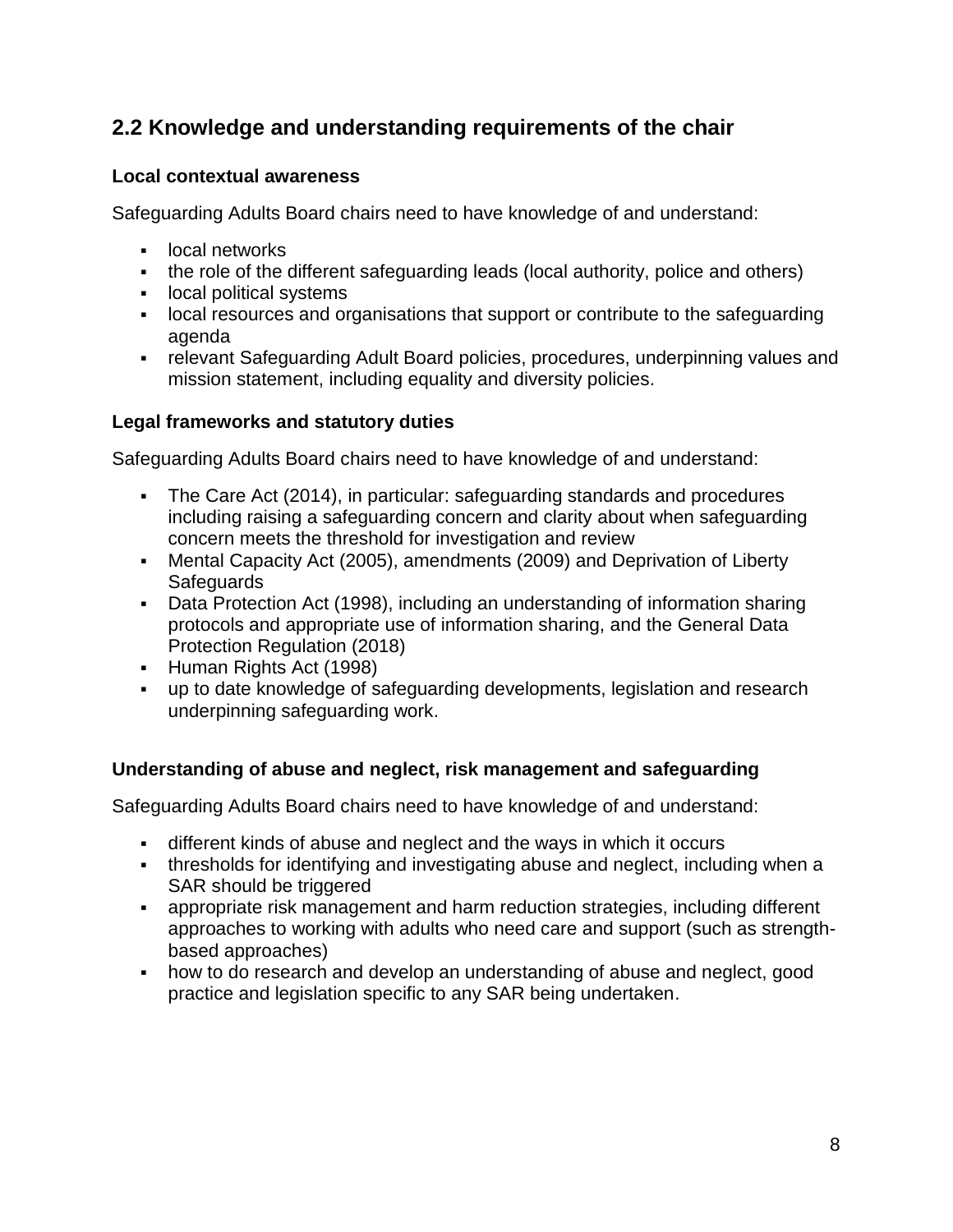#### **Management and organisational theory and practice**

Safeguarding Adults Board chairs need to have knowledge of and understand:

- whole systems leadership
- change management
- organisational culture and behaviour
- **participative leadership**
- conflict resolution
- management styles, including approaches to chairing
- group behaviours and culture.

#### **Research methods, quality assurance, planning and evaluation**

Safeguarding Adults Board chairs need to have knowledge and awareness of:

- qualitative and quantitative research methods, including participative approaches
- quality assurance systems, including outcomes-focused approaches, monitoring and evaluating
- different approaches to project and programme management.

#### **Learning and development**

Safeguarding Adults Board chairs need to have knowledge of and understand:

- national developments and ongoing learning specific to Safeguarding Adults Boards
- different learning opportunities, styles and where to find high quality learning providers.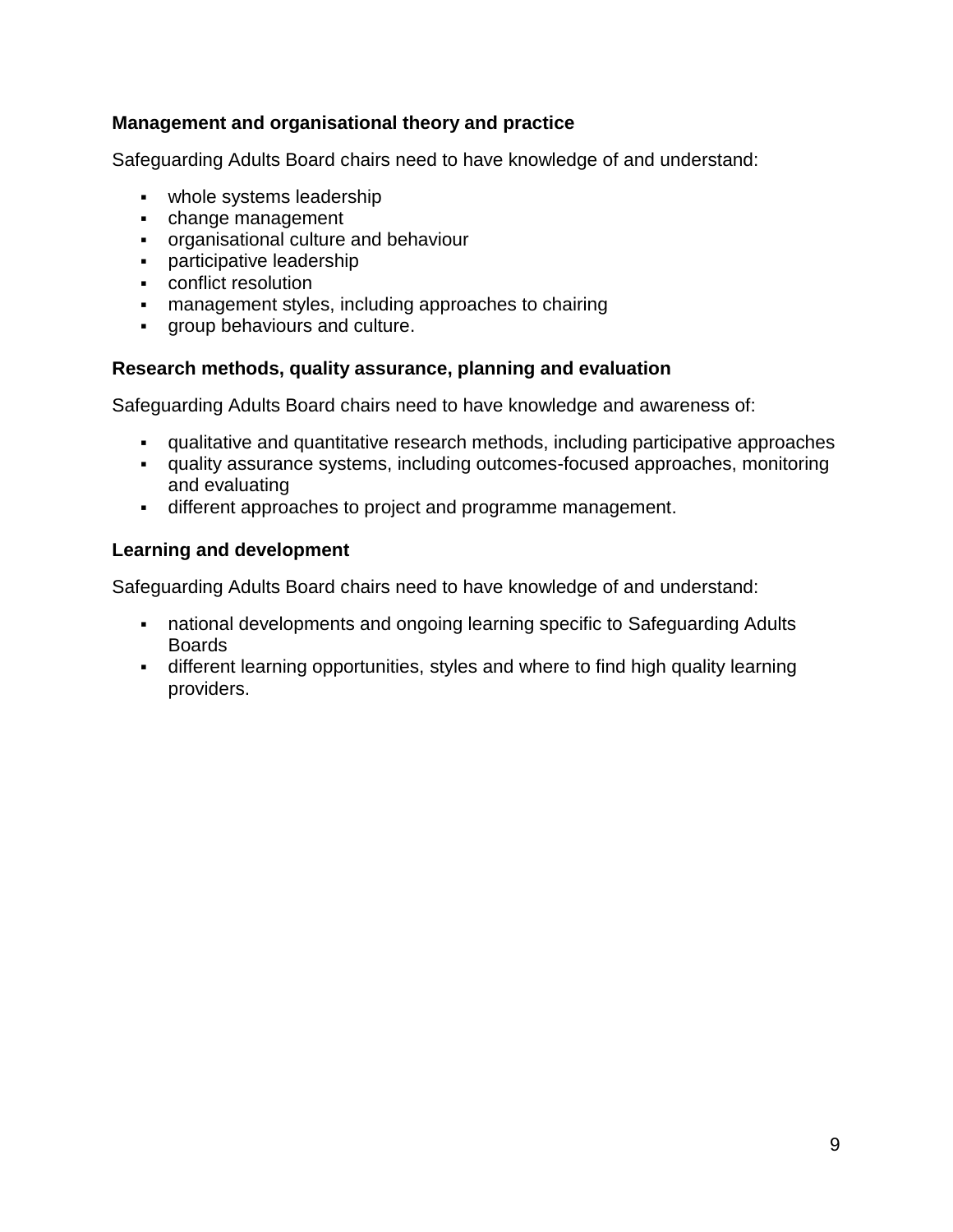# <span id="page-9-0"></span>**2.3 Skills requirements of the chair**

#### **Organisational management skills**

- Strong leadership skills evidenced through working in a senior role in a relevant organisation.
- Managing governance arrangements in a large organisation and across partnerships.
- Know how to hold organisations to account.

#### **Interpersonal skills**

- Able to develop and maintain good working relationships with people from different organisations and professional backgrounds, including local services.
- Good team work skills with a range of different stakeholders, including people who need care and support and their families.
- Strong facilitating skills and able to work sensitively with complex group dynamics and manage and resolve disputes.
- Excellent written and verbal communication skills, including being able to communicate using plain English and use adapted communication systems when needed.
- **Strong negotiation skills.**
- **Active listening skills.**
- Ability to understand when confidentiality must be respected, and when and with whom information sharing is necessary.
- Good interviewing skills, including questioning, reflection and summarising.

#### **Other skills to support the role**

- Strong report writing skills to develop strategic reports and plans, with a good understanding of setting and monitoring outcomes.
- Understanding and reviewing appropriate data and information for sharing with others.
- Assessment and evaluation skills with experience of using evidence-based approaches.
- **Decision making skills.**
- Researching skills and the ability to understand complex information and legislation and how it applies in real life.
- Time management and able to manage competing priorities, with excellent organisational skills.
- **Problem solving skills.**
- Strong analytic and reflective skills, taking a solution-focused approach.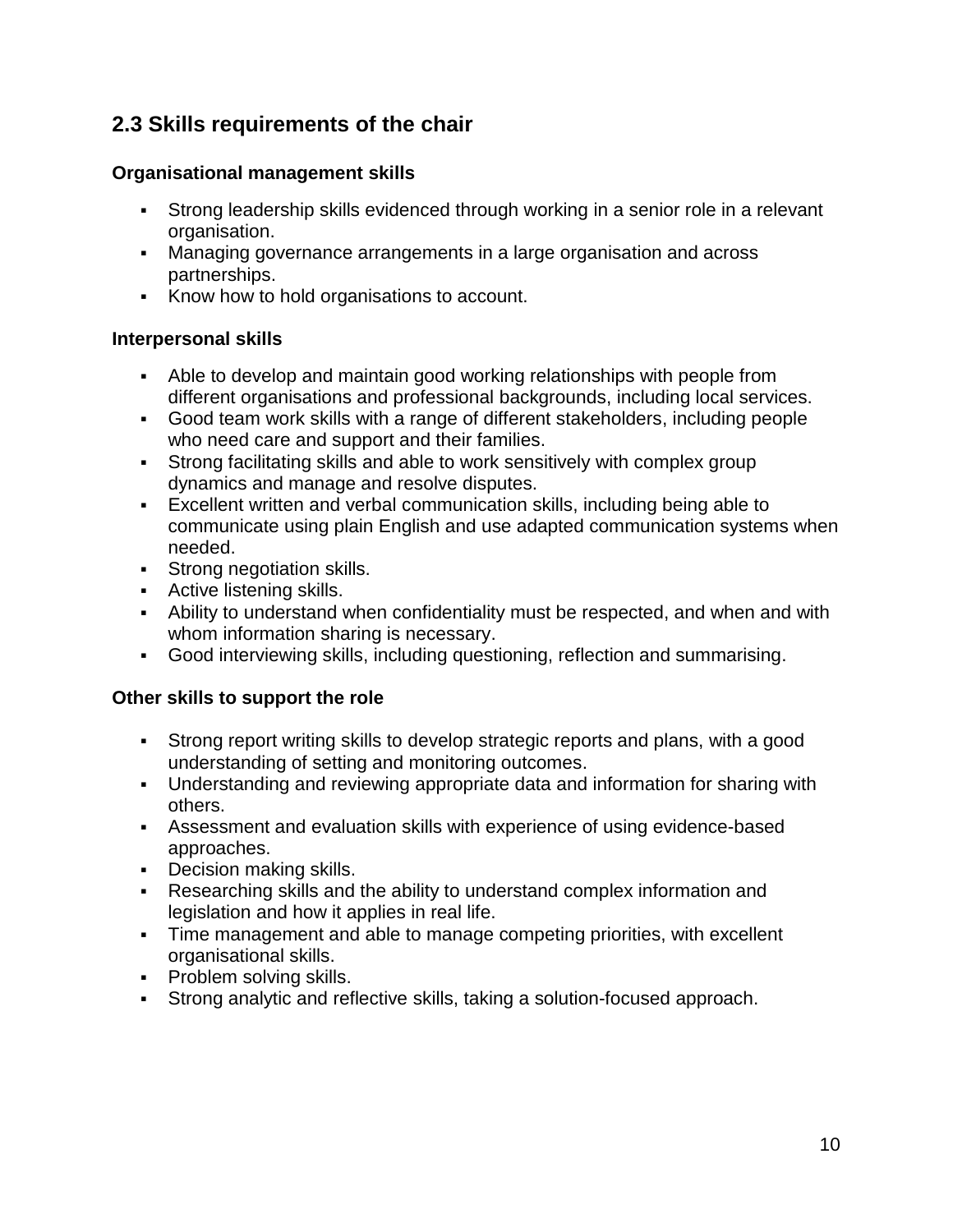# <span id="page-10-0"></span>**2.4 Personal qualities, values and attitudes**

#### **Attitudes**

- Has a passion for and commitment to the safeguarding agenda locally, regionally and nationally.
- Shows a person-centred approach at all times, promoting empowerment and an inclusive attitude.
- **IS committed to preventing paternalistic and risk-averse cultures.**
- **Enthusiastic about innovation and change where appropriate, whilst preserving** existing good practice.
- **Takes a professional approach.**

#### **Personal qualities and values**

- Creative and innovative able to" think outside the box".
- **Team work** able to work collaboratively, valuing the contributions of others, able to create a supportive and safe environment for others to work in.
- **Personal resilience and stamina with experience of working in difficult situations.**
- Willing to make 'unpopular' decisions and take personal responsibility for own actions.
- **Empathic and able to see things from other people's perspectives.**
- **Commitment to ongoing learning and development.**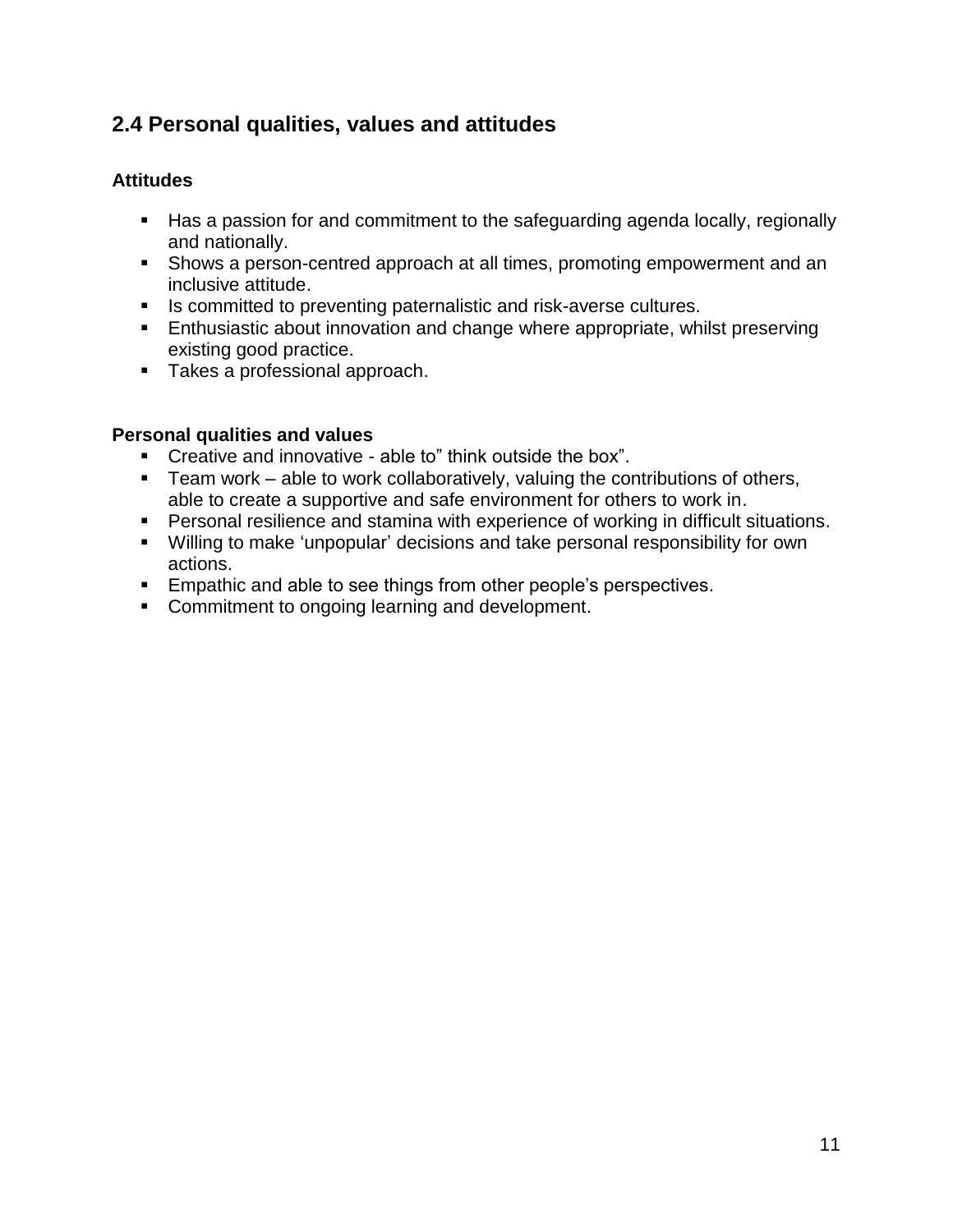### <span id="page-11-0"></span>**3. Learning and development needs of chairs**

It's important that Safeguarding Adults Board chairs do learning and development to ensure they have the right knowledge and skills to do the role effectively.

They can use section two to assess any gaps in their knowledge and skills, and use the 360 feedback method to monitor and reflect on this annually.

You can download a model of 360 degree feedback for Safeguarding Adults Board chairs in appendix one.

Chairs can do ongoing learning and development through:

- mentoring
- **coaching**
- **•** working alongside other chairs or groups of chairs
- **reading**
- **attending seminars**
- **EXECUTE:** attending chair's networks
- **shadowing opportunities.**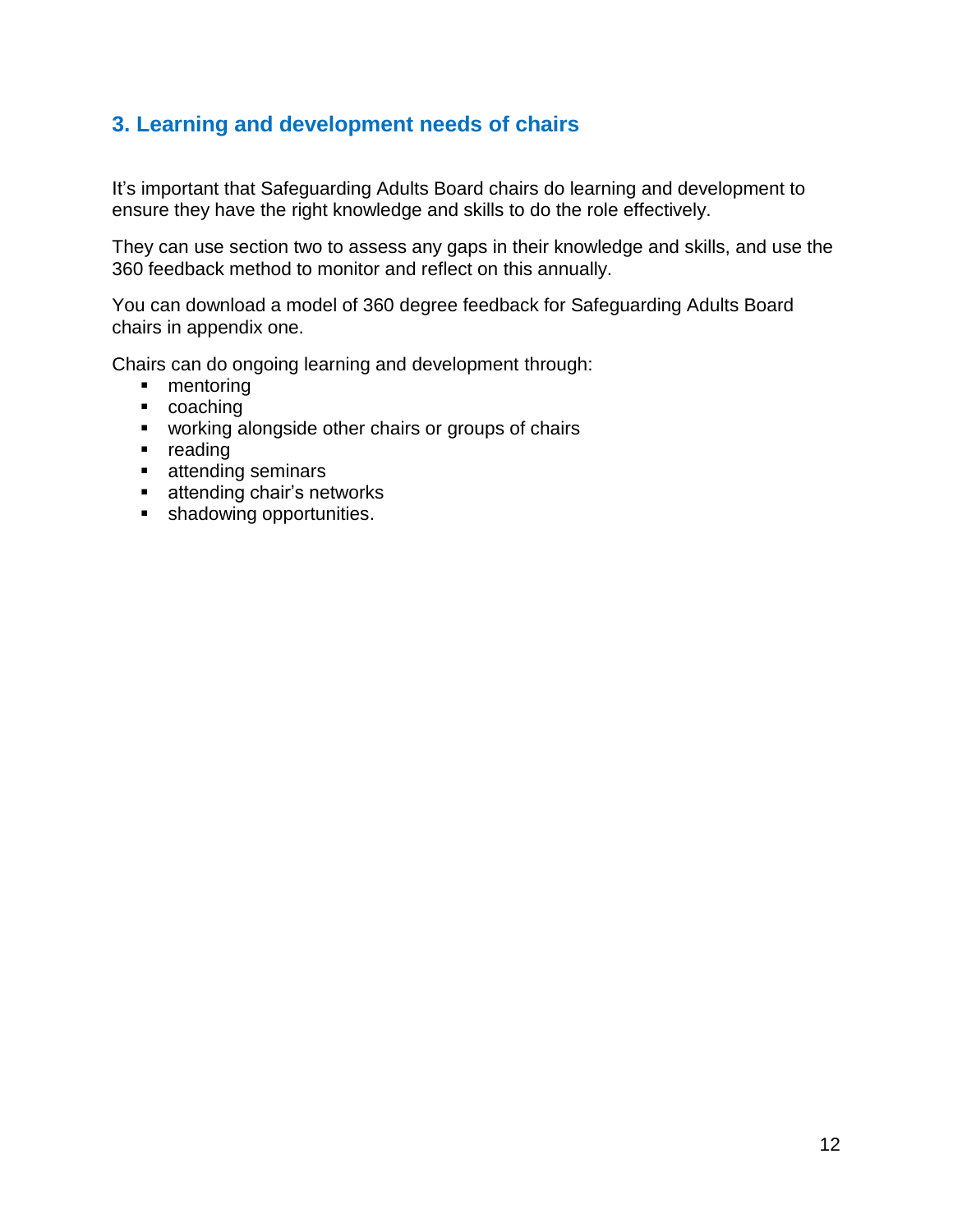# <span id="page-12-0"></span>**4. Supporting information and acknowledgements**

**We'd like to thank all of the organisations who allowed their work and resources to be used in the development of this framework.**

ADASS (2005), Safeguarding Adults: [A National Framework of Standards for good](https://www.adass.org.uk/adassmedia/stories/publications/guidance/safeguarding.pdf)  practice [and outcomes in adult protection work](https://www.adass.org.uk/adassmedia/stories/publications/guidance/safeguarding.pdf)

Birmingham Safeguarding Adults Board (2017), [Independent Chair of Birmingham](http://www.bsab.org/media/BSAB-Independent-Chair-JD-2017.docx)  [Safeguarding Adults Board -](http://www.bsab.org/media/BSAB-Independent-Chair-JD-2017.docx) job description

Bournemouth University (2010), Towards a National Competence Framework for Safeguarding Vulnerable Adults - Consultation Document

Bournemouth University (no date), Vulnerable Adult Serious Case Review guidance

Bromley Safeguarding Adults Board (no date), Requirements for members of the board, including independent chair

Croydon Council (2016), [Independent Chair job description](https://www.adass.org.uk/media/3951/role-profile-independent-chair-croydon-safeguarding-adults-board.pdf)

Dorset for you (2017), [Safeguarding Adults: Safeguarding Adults Reviews](https://www.dorsetforyou.gov.uk/article/406421/Safeguarding-Adults---Safeguarding-Adults-Reviews)

The Committee on Standards in Public Life (1995), [The seven principles of public life](https://www.gov.uk/government/publications/the-7-principles-of-public-life/the-7-principles-of-public-life--2)  [\(the Nolan Principles\)](https://www.gov.uk/government/publications/the-7-principles-of-public-life/the-7-principles-of-public-life--2) 

Hampshire Safeguarding Adults Board (2015), [Safeguarding Adult Review Policy](http://www.hampshiresab.org.uk/wp-content/uploads/HSAB-Safeguarding-Adult-Review-Policy-May-2015.pdf)

Lincolnshire Safeguarding Adults Board (no date), Independent Chair job description and person specification

Local Government Association (2014), [Making Safeguarding Personal](https://www.local.gov.uk/topics/social-care-health-and-integration/adult-social-care/making-safeguarding-personal)

Local Government Association (2015), [Making Safeguarding Personal: A toolkit for](https://www.adass.org.uk/media/5142/making-safeguarding-personal_a-toolkit-for-responses_4th-edition-2015.pdf)  [responses](https://www.adass.org.uk/media/5142/making-safeguarding-personal_a-toolkit-for-responses_4th-edition-2015.pdf)

Local Government Association (2017), [Making Safeguarding Personal: Supporting](https://www.local.gov.uk/making-safeguarding-personal-supporting-increased-involvement-services-users)  [increased involvement of service users](https://www.local.gov.uk/making-safeguarding-personal-supporting-increased-involvement-services-users)

Kensington and Chelsea (no date), Adult social care commissioning (tri-borough) professional standards and safeguarding consultant's brief and job profile

National Network for Chairs of Safeguarding Adults Boards (2017), [Annual Report](https://www.adass.org.uk/media/6015/the-national-network-of-safeguarding-adult-board-chairs-annual-report-final.pdf)  [2016-2017](https://www.adass.org.uk/media/6015/the-national-network-of-safeguarding-adult-board-chairs-annual-report-final.pdf)

National Network for Chairs of Safeguarding Adults Boards (2017), [Auditing the Impact](https://www.local.gov.uk/sites/default/files/documents/Safeguarding%20Adults%20Boards%20audit_August%202017.pdf)  [of Becoming Statutory](https://www.local.gov.uk/sites/default/files/documents/Safeguarding%20Adults%20Boards%20audit_August%202017.pdf)

National Network for Chairs of Safeguarding Adults Boards (no date), Draft 360 feedback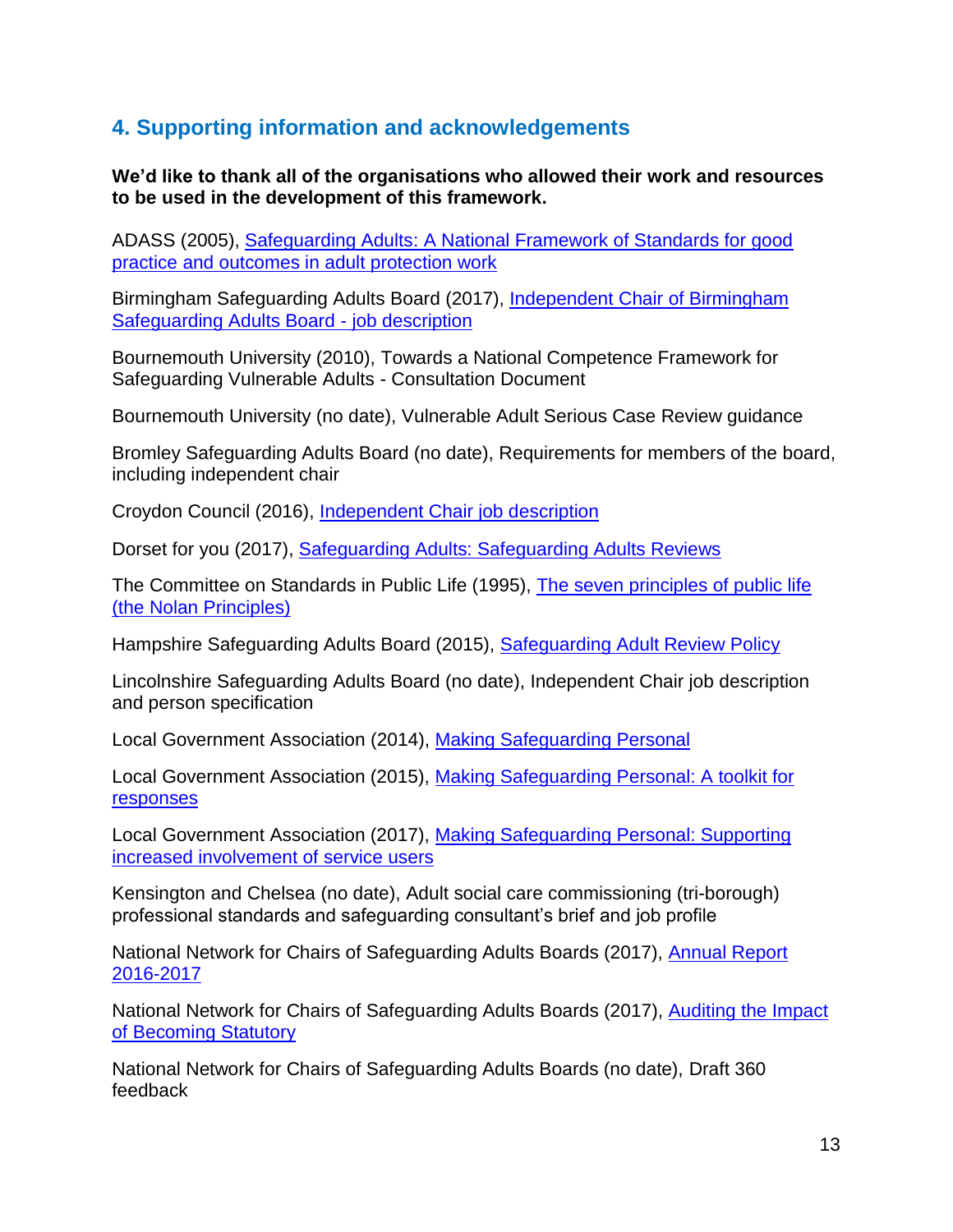National Network for Chairs of Safeguarding Adults Boards (2016), PowerPoint presentation delivered Dr Adi Cooper and Jane Lawson

NHS England (2017), [Safeguarding Adults: a guide for health care staff](file://filesrv01/shared/marketing%20&%20communications/TOPICS/Safeguarding/Resources/Safeguarding%20board%20chairs/NHS%20England:%20Safeguarding%20Adults%20guidance)

Northamptonshire Safeguarding Adults Board (2016), [Training Strategy for](https://www3.northamptonshire.gov.uk/councilservices/adult-social-care/safeguarding/Documents/NSAB%20Training%20Strategy%202016-2019%20v7.0.pdf)  [Safeguarding Adults 2016 -](https://www3.northamptonshire.gov.uk/councilservices/adult-social-care/safeguarding/Documents/NSAB%20Training%20Strategy%202016-2019%20v7.0.pdf) 2019

Nottinghamshire County Council Social Services (no date), Independent Chair job description

Plymouth Safeguarding Adults Board (2017), [Plymouth Multi-Agency Adult](http://plysab.proceduresonline.com/chapters/contents.html)  [Safeguarding Policies and Procedures](http://plysab.proceduresonline.com/chapters/contents.html)

Skills for Care (2014), [Briefing: Care Act implications for safeguarding adults](https://www.skillsforcare.org.uk/Document-library/Standards/Care-Act/learning-and-development/care-act-implications-for-safeguarding-adults-briefing.pdf)

Skills for Care (2015), [A guide to adult safeguarding](https://www.skillsforcare.org.uk/Documents/Topics/Safeguarding/A-guide-to-adult-safeguarding-for-social-care-providers.pdf)

Skills for Care (2014), [The principles of workforce integration](https://www.skillsforcare.org.uk/Documents/Topics/Safeguarding/A-guide-to-adult-safeguarding-for-social-care-providers.pdf)

Social Care Institute for Excellence (2016), [The membership of Safeguarding Adults](https://www.scie.org.uk/care-act-2014/safeguarding-adults/safeguarding-adults-boards-checklist-and-resources/membership/)  **[Boards](https://www.scie.org.uk/care-act-2014/safeguarding-adults/safeguarding-adults-boards-checklist-and-resources/membership/)** 

Social Care Institute for Excellence (2016), [Role and duties of Safeguarding Adults](https://www.scie.org.uk/care-act-2014/safeguarding-adults/safeguarding-adults-boards-checklist-and-resources/role-and-duties.asp)  **[Boards](https://www.scie.org.uk/care-act-2014/safeguarding-adults/safeguarding-adults-boards-checklist-and-resources/role-and-duties.asp)** 

Sussex Safeguarding Adults Board (no date), Safeguarding Adults Reviews: Investigating Officer skills and experience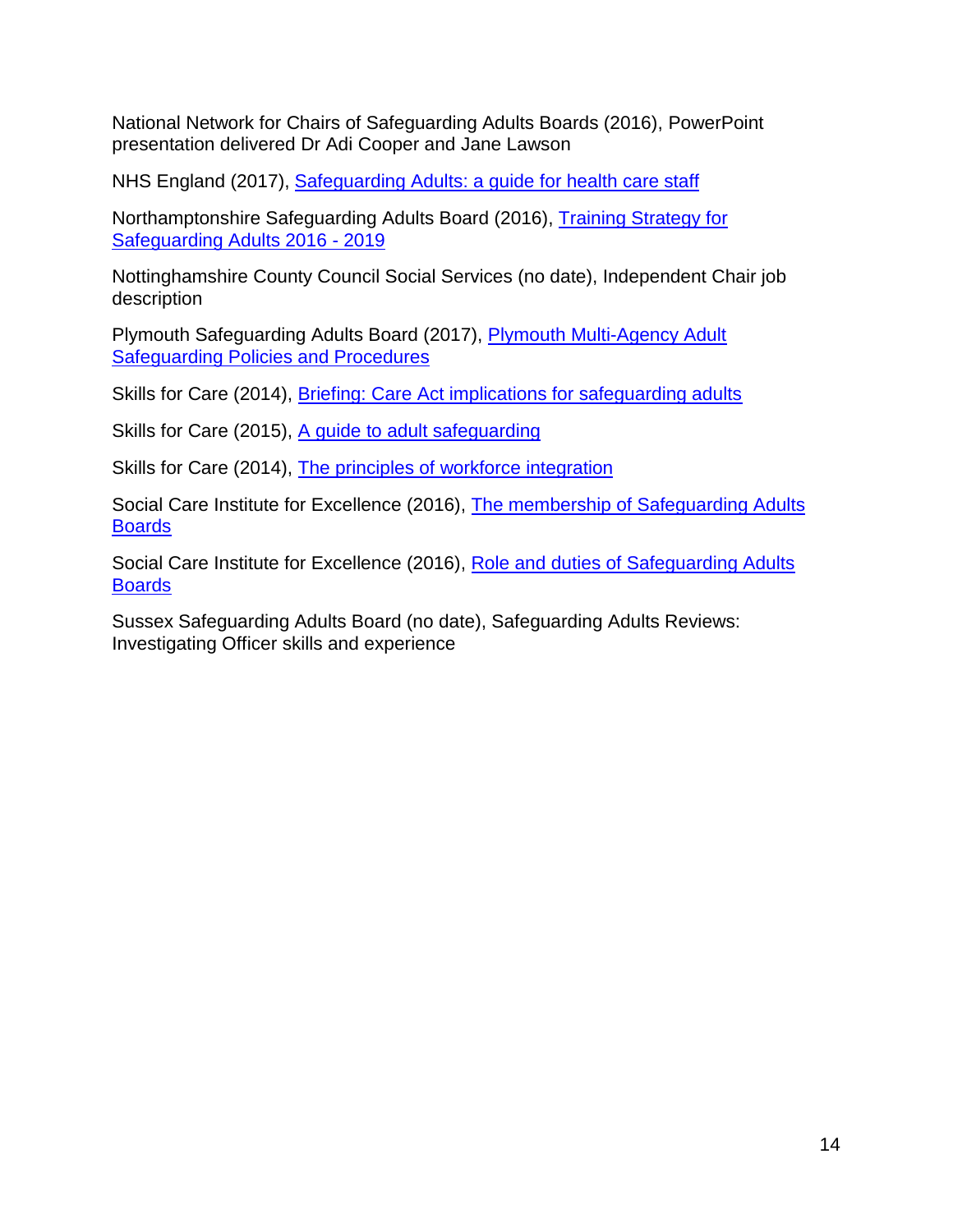# <span id="page-14-0"></span>**Appendix one: Model of 360 degree feedback for Safeguarding Adults Board chairs**

360 degree feedback is designed to gather feedback about a colleague from the people working most closely with them, not just their manager. It provides feedback from all angles including their views about that person's skills, behaviour and impact on the rest of the team.

It's one form of appraisal you can use to review and evidence how Safeguarding Adult Board chairs are performing, and can inform their development needs or priority areas for action.

You should assign an administrator who will conduct the review. They should work with the chair and the board executive, chief executive, director of adult social services and relevant employer to decide who should complete the 360 degree feedback, how often, how they'll complete the feedback and whether it will be identifiable or anonymous – this should be made clear at the start.

You can use tools such as Survey Monkey to collect the feedback and analyse the results.

Here's how you might structure a 360 degree feedback review. There are four main areas and we've given ideas about how you could present them:

- **u** introduction
- **Exercise** areas for feedback
- **•** options for scoring
- **COMMENTS and open text boxes.**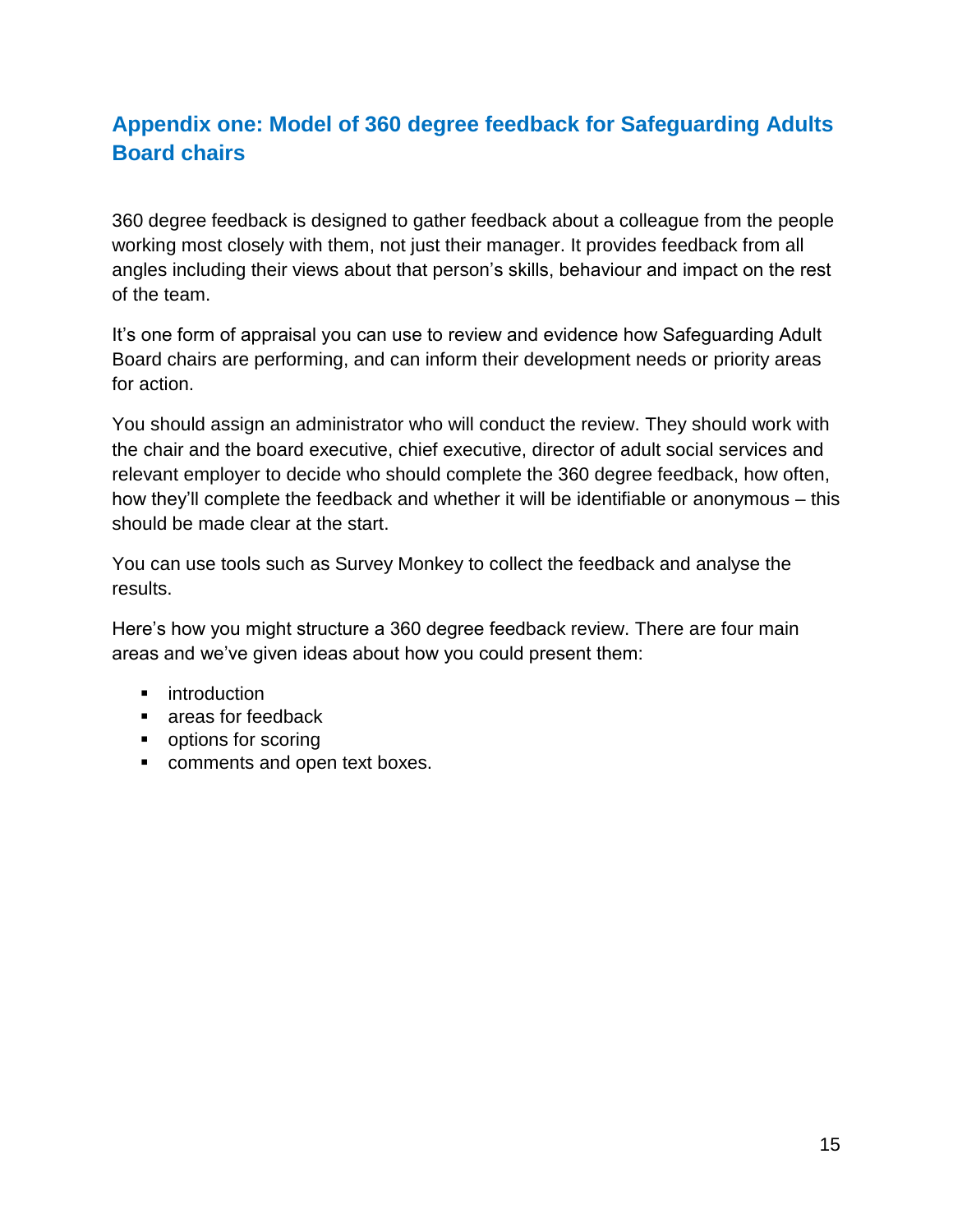### **1. Introduction**

In the introduction you should introduce the 360 feedback model including things like:

- how the information will be used
- what mechanism will enable feedback to contributors of the key messages from the 360
- what actions might come out of the review
- where the feedback might be used to evidence the impact of it for example a report to the board chief executive.

You should also explain a bit more about the role of the chair to give people some context around what they're feeding back on.

You might refer to the **core statutory duties** of the chair, the **core objectives of the local board** or the **duties and responsibilities of the chair** as set out in their contract.

### **e.g. Care and support statutory guidance, chapter 14 paras 14.133-196**

The Safeguarding Adults Board chair is responsible for ensuring that the board meets its core statutory duties (14.136).

- **Publish an annual strategic plan (see 14.152-154).**
- Publish an annual report showing how the board has achieved the annual strategic plan (14.155-161).
- Conduct a safeguarding adults review (SAR) where appropriate (14.162-186).

Additionally (14.150):

- to lead collaboratively, give advice, support and encouragement, constructive challenges and hold main partner agencies to account
- **be a spokesperson for the board**
- keep up to date with and promote good practice, developments in case law and research
- ensure the board has clear policies and processes that promote multi-agency training to ensure a common understanding of abuse and neglect and develop preventative strategies to reduce the instances of abuse and neglect
- maintain effective communications with other key partnerships and scrutiny functions (14.140 and 14.220).

#### **e.g. Purpose of the Safeguarding Adult Board**

- To ensure that the Safeguarding Adult Board operates effectively and exercises its functions according to the duties described by the Care Act (2014) and other related guidance and good practice.
- To ensure that there is a board annual strategic delivery plan.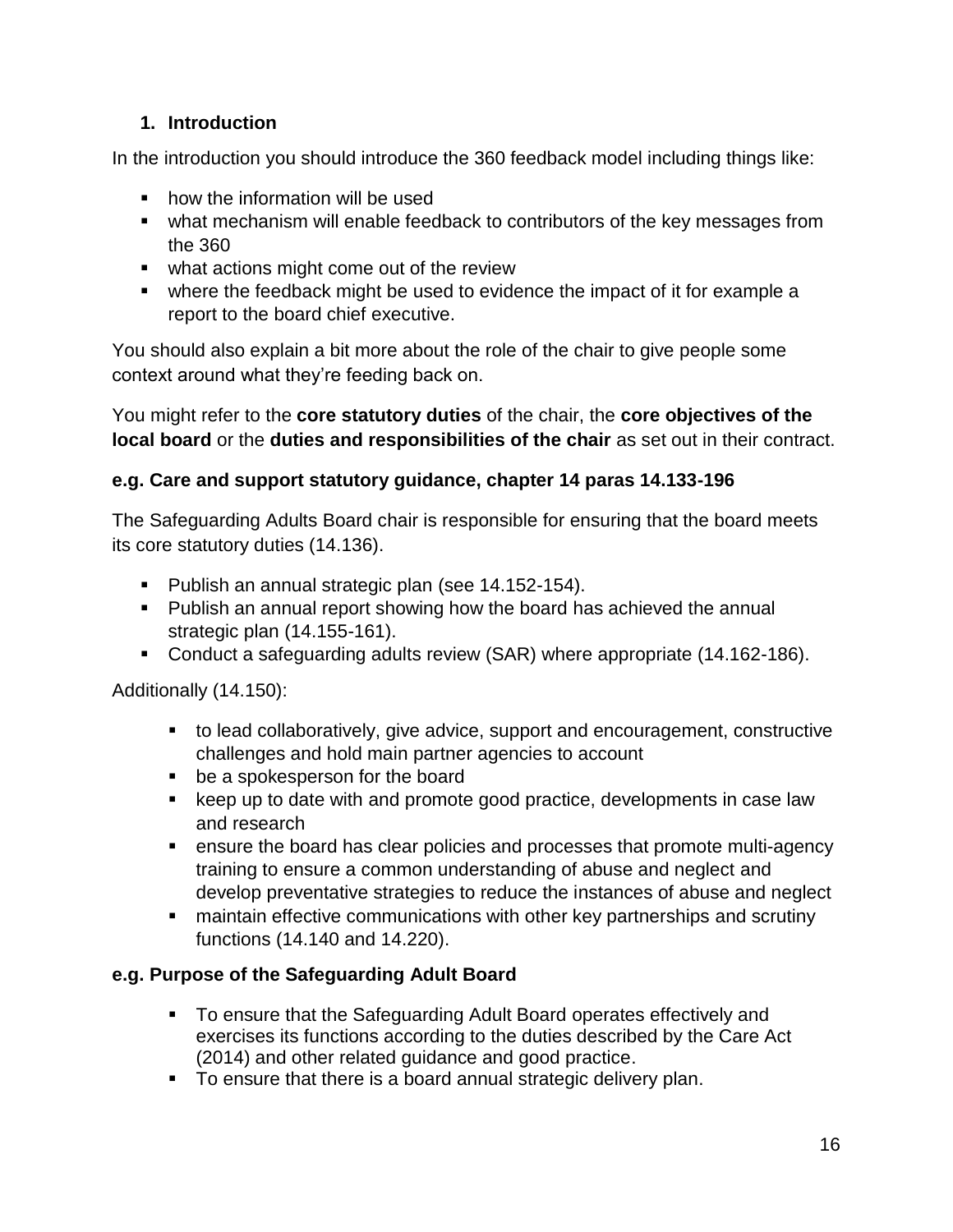- To publish an annual report on the effectiveness of adult safeguarding in [location] in delivering the annual plan.
- **To undertake SARs when required.**
- To ensure partners work together to improve the wellbeing and safety of adults in [location] and effectively safeguard adults.
- To champion the safeguarding adults agenda in the local area.

#### **e.g. Performance management agreement**

The competency measures in the feedback form are taken from the performance management agreement with the Safeguarding Adults Board chair. Please tell us to what extent you agree or disagree that the chair has demonstrated them over the past year – your responses will form part of the overall evidence about their performance.

The chair is accountable to [insert job title] and we will use your feedback to provide them with an update on their performance and help us to shape future priorities for work and personal development.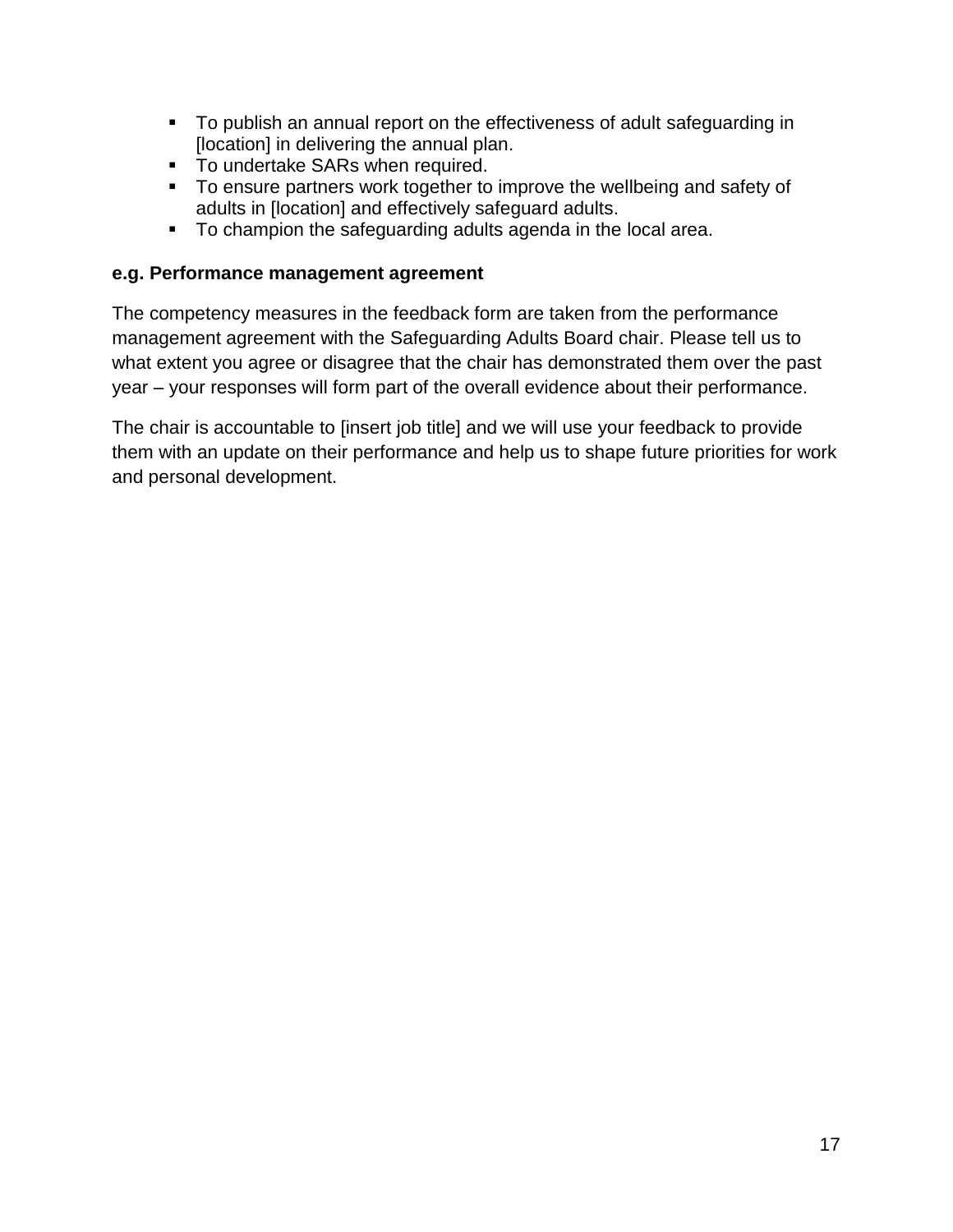#### **2. Areas for feedback**

Depending on the purpose of the feedback, you might ask for feedback around different areas of the chair's role – these might be tailored to a specific role or your local needs.

Here are some examples of areas for feedback including around:

- core areas for feedback
- **Performance appraisal**
- **Competency-based approach.**

If you're doing a regular review, here are some examples of **core areas of feedback** you might want to review.

- 1. The chair ensures that the Safeguarding Adults Board functions effectively.
- 2. The chair ensures that effective local governance arrangements are in place.
- 3. The chair ensures that the board has effective monitoring and reporting processes for sub-groups and partner agencies (including around training, prevention and performance).
- 4. The chair ensures that the annual strategic plan is developed with partners, delivered throughout the year and progress is reported in the annual board report.
- 5. The chair ensures that all SARs are carried out to a high standard.
- *6.* The chair ensures that all partner organisations are involved, to an appropriate level, in the work of the board and its sub groups.
- 7. The chair ensures that the board implements the Care Act (2014) statutory guidance such as Making Safeguarding Personal.
- 8. The chair ensures that the board adopts and contributes to the implementation of regional and national policy and initiatives.
- 9. The chair ensures that there are appropriate links with other partnerships e.g. LSCB, HWB, CSP and QSG.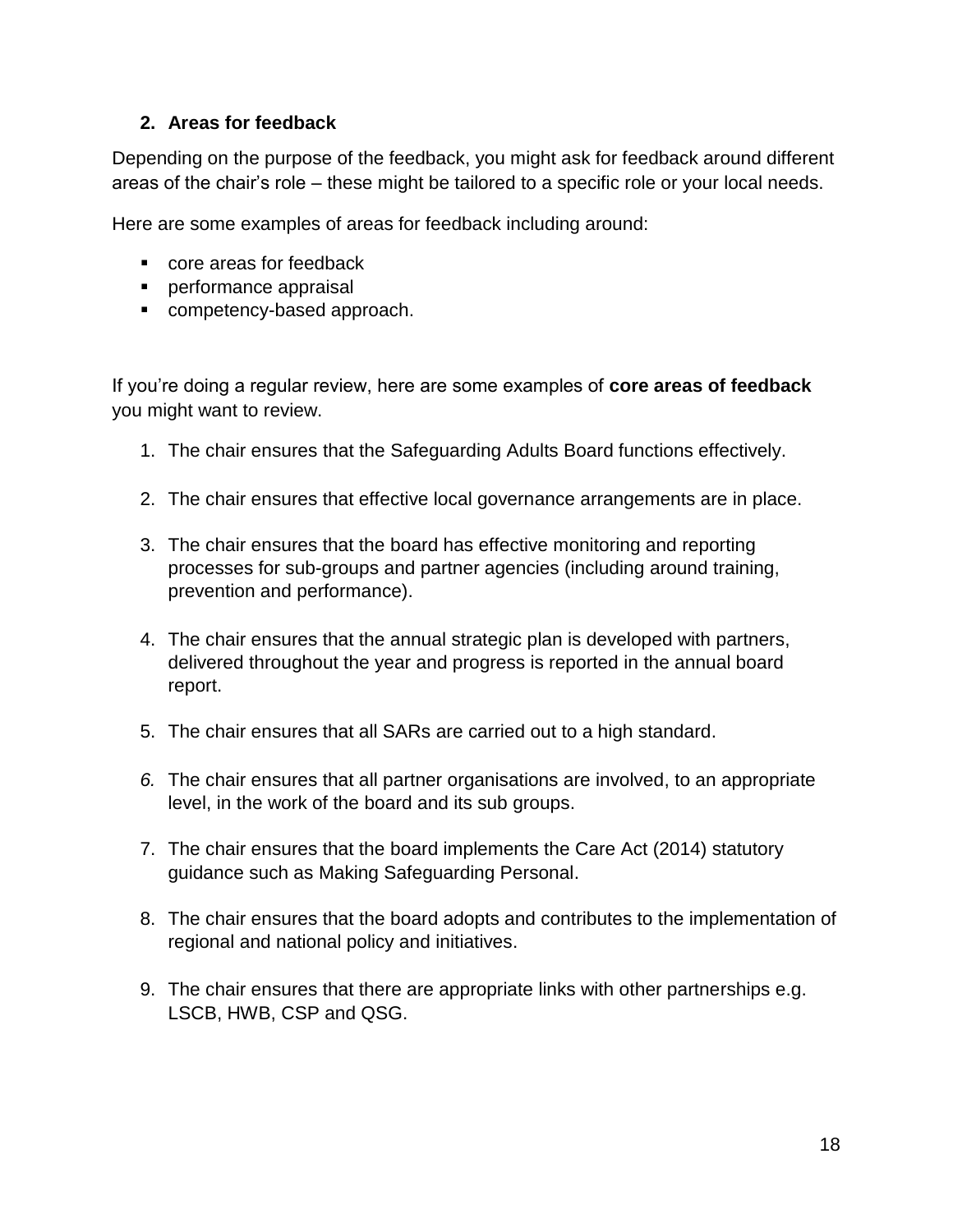If you're doing a **performance appraisal**, here are some examples of feedback you might want to review.

- 1. The chair shows evidence of preparing for meetings in liaison with the board manager.
- 2. The chair ensures that they identify clear actions in order to progress the board's business.
- 3. The chair ensures that they and the board clearly agree and follow up actions, decisions and timescales.
- 4. The chair engages with board members to achieve a balanced and collaborative approach.
- 5. The chair ensures that the minutes of the board meetings accurately reflect discussions and agreed actions before they are sent out.
- 6. In consultation with key partners, the chair ensures that the board knows about key national, regional and local issues.
- 7. The chair maintains good liaison throughout the board structure and visibly supports the work of sub-groups.
- 8. The chair determines when SARs and other reviews need to be done, with appropriate advice.
- 9. The chair ensures that the work of the board is focused on improving outcomes for adults who access care and support.
- 10.There is evidence the chair attends, and where appropriate contributes to, national and regional events.
- 11.There is evidence the chair attends local groups and activities to help promote and support safeguarding throughout the board partners.
- 12.The chair contributes to regulation, inspection and corporate assessment processes as required by all agencies within the board partnership.
- 13.The chair contributes to, and provides leadership on, inter-agency co-operation in safeguarding and meets with individual members when required.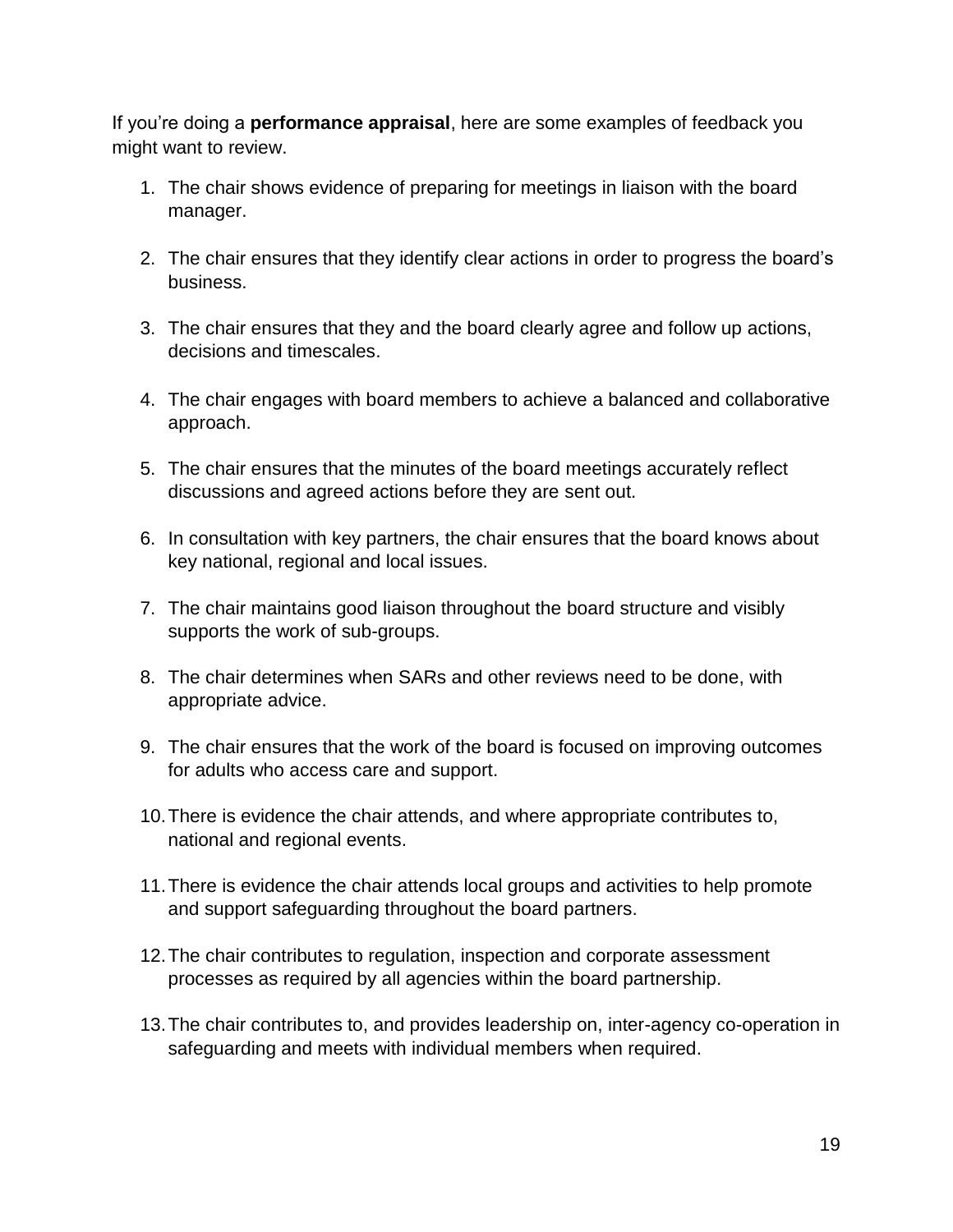- 14.The chair ensures the board provides a robust performance framework which extends throughout the partnership, including evaluation of the board's own activity.
- 15.The chair assists and facilitates discussion on the board's budget.
- 16.The chair reviews membership of the board and ensures it remains representative and effective.
- 17.The chair participates in consultation and decision making on appropriate cases as requested.
- 18.The chair demonstrates a broad knowledge, experience and commitment for improving outcomes for adults who access care and support and their carers.
- 19.The chair demonstrates knowledge and understanding of the governance arrangements for all statutory partners.
- 20.The chair is able and committed to working support agencies, with a particular emphasis on safeguarding.
- 21.The chair demonstrates an ability to work, influence and negotiate at a strategic level.
- 22.The chair demonstrates effective and comprehensive communication and presentation skills.
- 23.The chair provides clear challenge in meetings and secures agreed actions as a consequence.
- 24.The chair is seen by partners to be fair and impartial.
- 25.The chair can be an effective broker within the partnership, when there may be disagreements or challenges.

If you're **assessing the competency** of the chair, here are some examples of feedback you might want to review.

- 1. The chair establishes clear accountabilities and identifies risks around the delivery of all elements of the board.
- 2. The chair communicates the vision of the board with enthusiasm and clarity.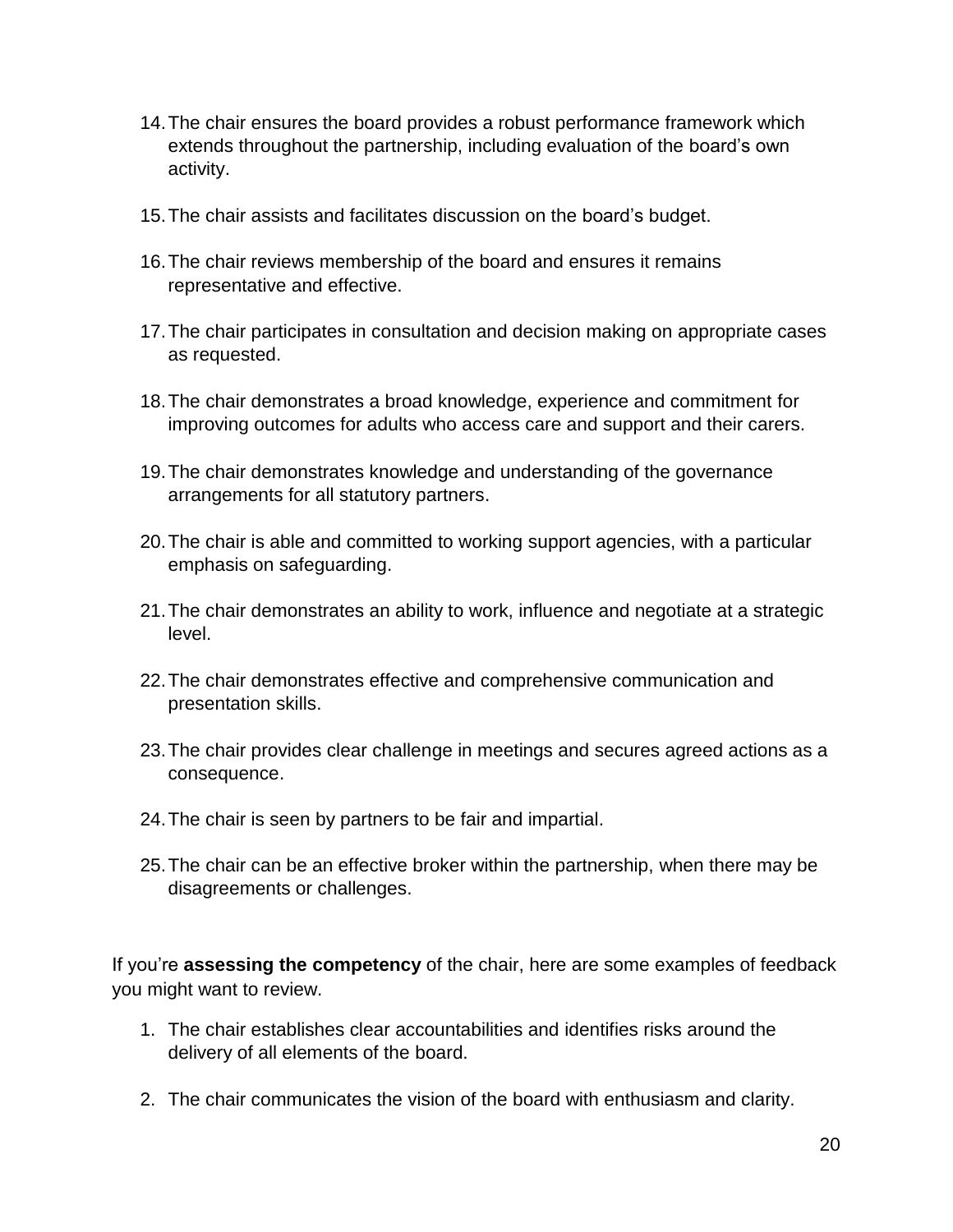- 3. The chair acts in an open, honest, and inclusive manner respecting other people's culture, beliefs and abilities.
- 4. The chair identifies opportunities where working collaboratively with others will bring added value to the board.
- 5. The chair actively seeks contributions and views from others, and promotes the board partner responsibilities.
- 6. The chair actively engages with agencies beyond board meetings.
- 7. The chair encourages debate about new ideas with a wide range of people, and is comfortable managing different opinions.
- 8. The chair analyses information from a range of sources about performance in order to hold partners accountable.
- 9. The chair uses feedback from people who access care and support and their carers to inform the board's agenda and priorities.

You might also want to ask questions about their skills, for example:

- leadership skills (delegation, accountability, approachability, decision making and risk taking)
- communication skills (listening, speaking, networking, negotiation and giving feedback)
- team work skills (listening, questioning, peer feedback and reliability)
- organisational skills (understanding values, mission, vision, plans and processes).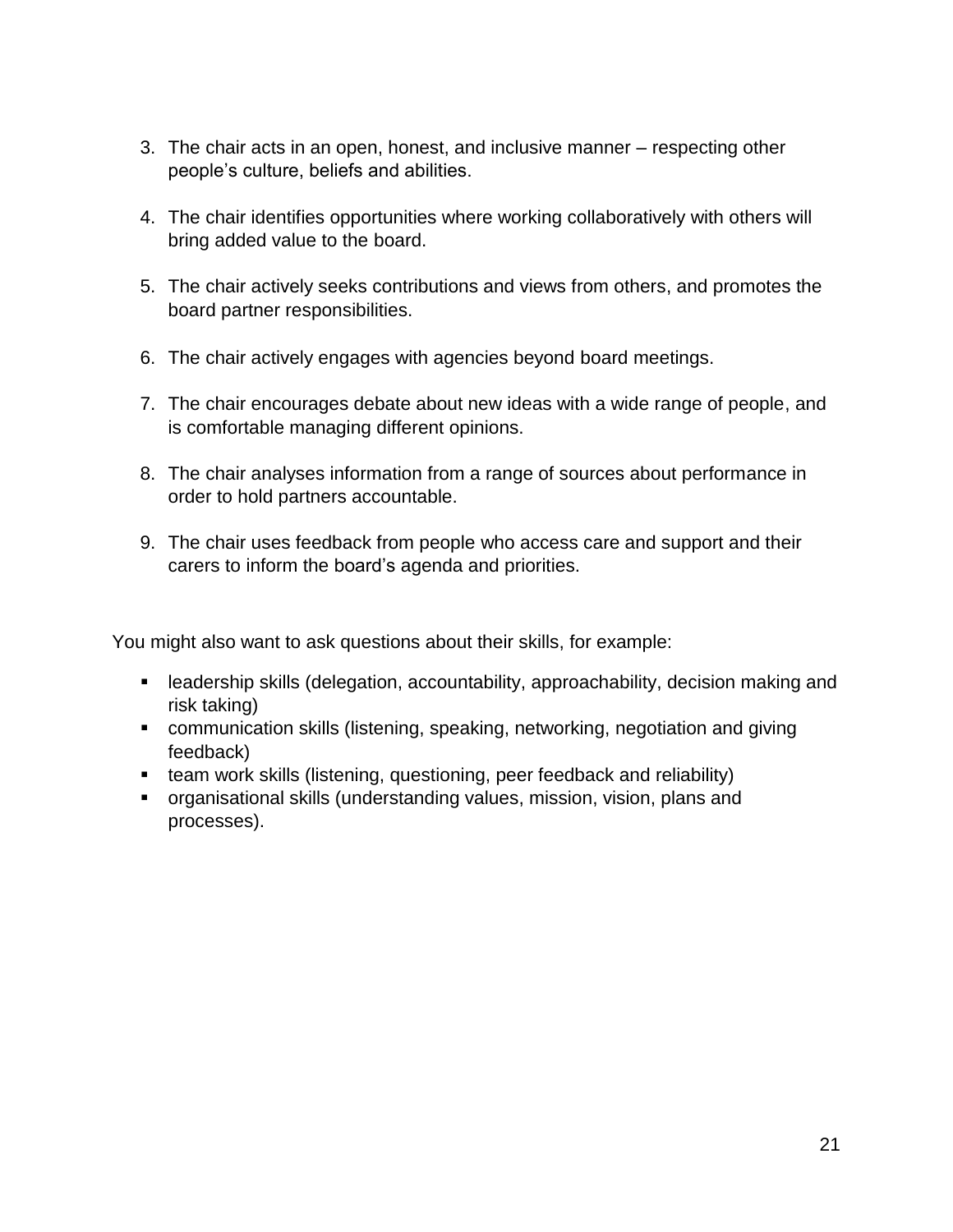#### **3. Options for scoring**

There are different ways you might ask people to score the feedback. This will depend on what you decide to ask feedback on (examples in section 2).

Here are some scoring options you might use.

#### **Agree – disagree scale**

To what extent do you agree or disagree that the chair demonstrates each of these measures?

- **Strongly agree**
- **Agree**
- **Disagree**
- **Strongly disagree**
- Not sure

#### **Measuring the extent**

To what extent does the chair meet each measure?

- Not aware of this measure being demonstrated/ measure demonstrated rarely; very likely to need development
- Measure is demonstrated at times, but more development is needed
- **•** Demonstrates this measure quite often/ well; little development needed
- **Neets this measure well**

#### **Rate the chair**

Please rate the chair according to each element.

- 1. Unsatisfactory (major improvements needed)
- 2. Needs improvement (less than satisfactory, could be doing better)
- 3. Meets expectations (performing duties as expected with minimal support)
- 4. Excellent (performs all duties in an effective manner with positive, measurable results)
- 5. Outstanding (performing at a level above and beyond the duties of the current requirements